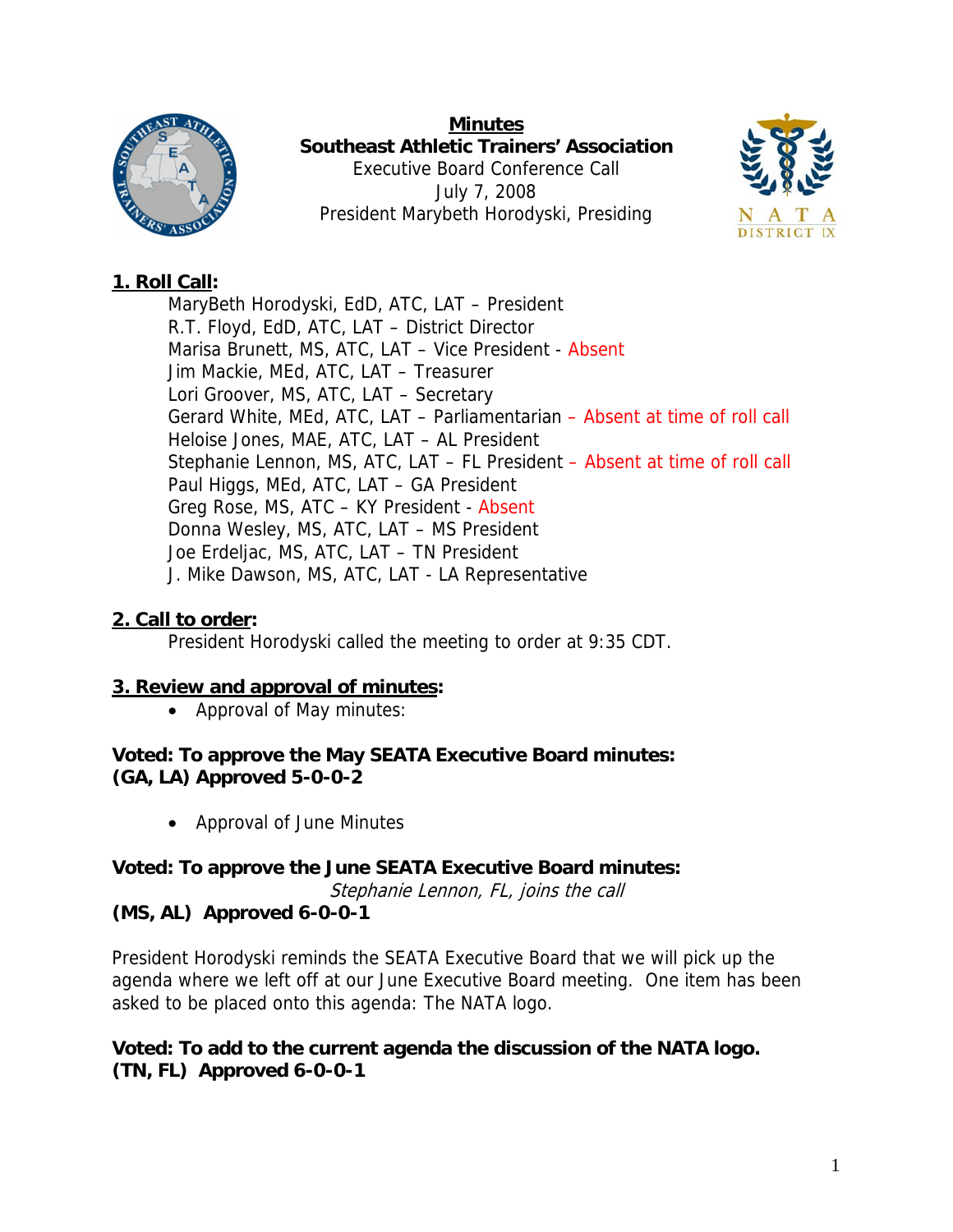### **13. SEATA Policy and Procedure Update: R.T. Floyd**

A latest revision of the SEATA Policy and Procedures Manual has been sent to everyone. This is something we need to act upon as soon as possible. President Horodyski reminds everyone this is a living document.

# **Voted: To accept the latest version of the SEATA Policy and Procedure Manual as a working document.**

**(FL, AL) Approved 6-0-0-1** 

### **14. Strategic Plan implementation: MaryBeth Horodyski/Joe Erdeljac**

We need to move forward with the strategic plan implementation. We need to provide finances for a conference call as well.

#### **Voted: To approve the finances for a conference call that would be discussing the implementation process of the strategic plan. (MS, LA) Approved 6-0-0-1**

Joe Erdeljac, TN, will chair the committee, with Stephanie Lennon, FL, Secretary Lori Groover, and President MaryBeth Horodyski as committee members. It is requested that the latest information regarding the strategic plan be sent to the SEATA Executive Board.

### **15. Appointment of a Treasurer: Lori Groover**

Secretary Groover asks the group to consider an appointment of SEATA treasurer or possibly a change in the terms of treasurer. With the current 3 year terms, we could see a new treasurer every 3 years and it could get costly. There are a few other districts that do this currently.

Group has reservations/concerns with this idea. It is decided Secretary Groover and Treasurer Mackie will research this idea, talk to the other districts that currently do this, and report back on the August conference call.

#### **16. Officers making motions: Lori Groover**

Secretary Groover wants clarification on who can actually make motions within the SEATA Executive Board.

President Horodyski states it does not have to be a state president who can make motions.

#### **17. Bobby Gunn Scholarship Fund: Lori Groover**

Secretary Groover wants further clarification regarding the Bobby Gunn Scholarship Fund. Discussion is provided by the group on those who applied not being informed regarding their not being selected.

District Director Floyd did confirm we had a winner from District IX, although the SEATA Executive Board was not aware of this.